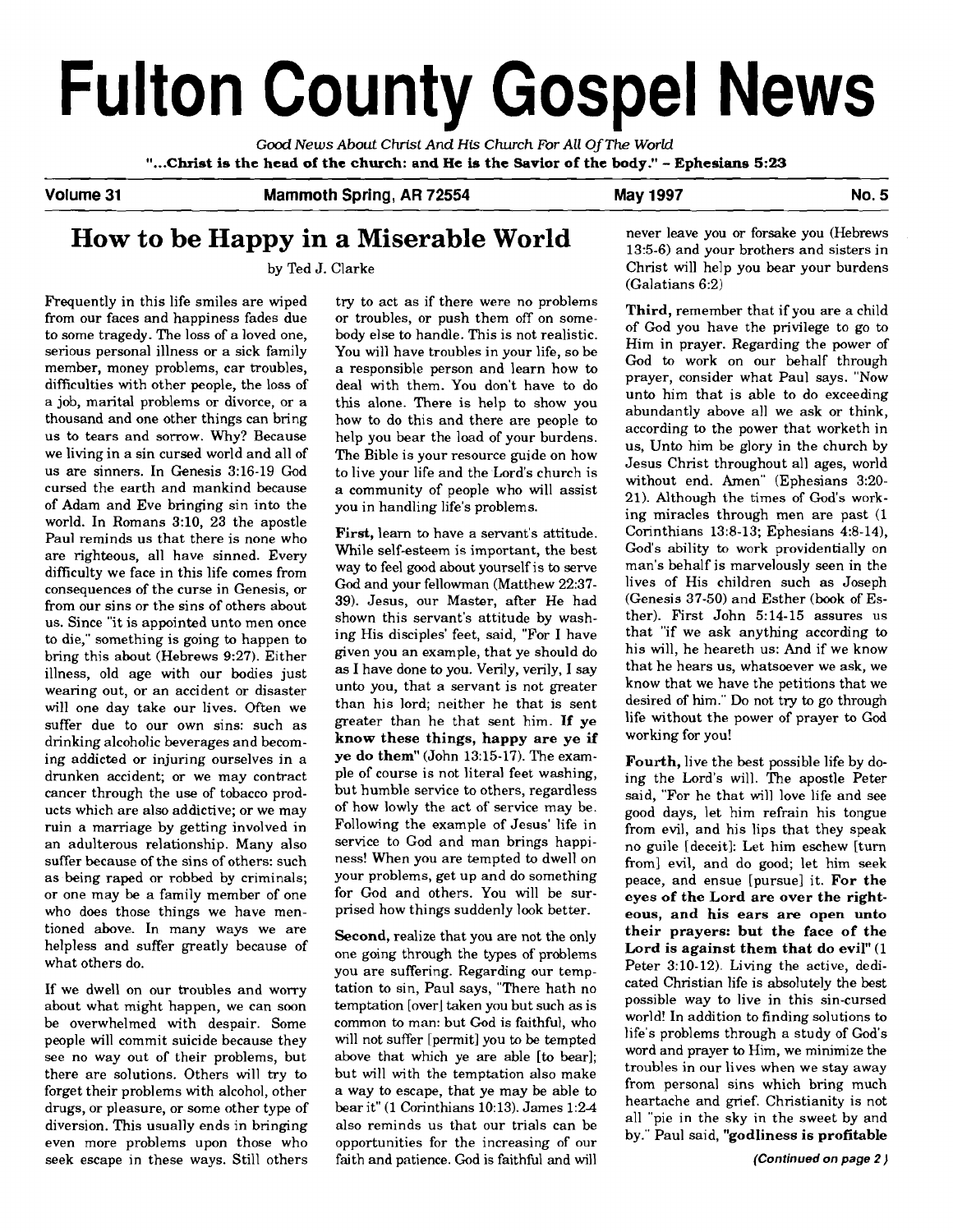# Page 2

#### **FULTON COUNTY GOSPEL NEWS USPS** Publication *t* **21 1780**

... is a Periodical publication issued monthly by the Church of Christ at Third and Bethel (P.O. Box 251). Mammoth Spring. AR 72554-0251. **POSTMASTER:** Please mail all changes of address to the above address.

FCGN is mailed **free** of charge to any who care to receive it. We will **be** happy to add any names to the regular mailing list **If**  you send in a name we must have a complete address, including number and street name, or R.R. or **HCR** number, plus box number. or a P.O. Box number and the NINE DIGIT ZIP **CODE.** This **paper** is supported by voluntary contributions for which we are grateful. **Financial** information will be furnished upon request. *Mail all* address *corrections or manuscripts to:* 

**FULTON COUNTY GOSPEL NEWS P. 0.** BOX *251 Mammoth* **Spring,** *AR 72554 Ted J. Clarke* ............................... *EDITOR* 

*Phone* ............................... (501) 625-321 7

#### **(Continued from page 1)**

**unto all things, having promise of the life that now is, and of which is**  to come" (1 Timothy 4:8).

**Fifth,** remember that this life is temporary. Some troubles pass quickly, while others may plague us an entire lifetime. But this lifetime is short when compared to eternity, and nothing that made us miserable in this life will follow the faithful Christian beyond the grave. Again, the great apostle Paul reminds us, "For our light affliction, which is but for a moment, worketh for us a far more exceeding and eternal weight of glory, while we look not at the things which are seen, but at the things which are not seen: for the things which are seen are temporal [temporary]; but the things which are not seen are eternal" (2 Corinthians 4:17-18). This same servant of God states, **"For I reckon that the sufferings of this present time are not worthy to be compared with the glory that shall be revealed in us"**  (Romans 8:18). In heaven there will be no sin, sorrow, pain, tears, death, or any such thing (Revelation 21:4). An eternity of joy and bliss awaits those who abide faithful in this life  $(2$  Timothy 4:6-8). As a song we sing says, **"Won't It** Be **Wonderful There?"** Amen!

**Sixth,** accept the fact that as long as we are in this sin-cursed world we will be subject to trials and tribulations. Jesus said to his disciples, "In this world ye

shall have tribulation," but He also said, "but **be** of **good cheer; I have overcome the world"** (John 16:33). He also said in that same passage that "in" Him we can have peace! While we are promised the ability to endure and overcome in Christ, and while Jesus provides us with an easier life compared to a life of sin, total and complete rest will come in heaven, where we are freed from all trials and difficulties of this life (Matthew 11:28-30; 2 Thessalonians 1:6- 10). The beloved apostle John recorded, "Here is the patience of the saints: here are they that keep the commandments of God, and the faith of Jesus. And I heard a voice from heaven saying unto me, **Write, Blessed are the dead which die in the**  Lord from henceforth: Yea, saith the **Spirit, that they may rest from their labours; and their works do follow them"** (Revelation 14:13).

If we keep these things in mind and strive to practice them, we can live a happy life in Christ, even though the whole world may do its best to make us miserable. As Christians we are called to **"Rejoice in the Lard always, and**  again I say, rejoice!" (Philippians 4:4). There is no other way to be truly happy in this miserable world. If you are not a Christian, seek out a faithful gospel preacher in a Church of Christ near you, or **write** to us. We will help you learn how to become a Christian. If you are an unfaithful christian, seek to be restored and apply these principles to your life. Then you may truly rejoice in Christ.

# **COMMITMENT TO CHRIST**

"I do not want to be ANY WHERE, at ANY TIME, with ANY ONE, doing ANY THING, that would in ANY WAY detract from my influence for the master."

## **Just think!**

**ANY** WHERE includes: any area or place in our world.

ANY TIME includes: week days or Lord's Day, day or night.

ANY ONE includes: parents, children, friends, relatives, guests, etc.

ANY THING includes: social, recreational, political, educational, etc.

ANY **WAY** includes: directly, or indirectly, omission or commission.

- Goebel Music

# **The Bible's Greatest Word**

(Part 2) by Allen Webster

The Bible's best *word* is love. **(Matthew 22:37,38)**  How does love behave?

## **LOVE IS UNSELFISH**  (1 Corinthians 13)

Love is unselfish (13:5b). Christians are not so concerned with their "rights" (Mark 8: 34-37; 1 Corinthians 10:24,33). "My rights end where your rights begin." We should look more to giving than getting (Acts 20:35) and to helping than being helped (Romans 5:1, 2). The first law of the animal world is self-preservation, but the first law of the spiritual world is self-sacrifice (Matthew 6:24; Luke 9:23).

The eagle mother builds her nest in the crags of the mountain peaks to protect her young from predators. Sometimes, though, forest fires sweep up the side of the mountain. Smoke engulfs the nest and the young are terrified. She soars away and Frantically tries to get them to follow. But when they cannot, and the greedy blazes leap near, she comes back, spreads her wings over the nest and bums to death with them.

## **LOVE IS GOOD TEMPERED, PURE, AND SINCERE**

Love is good tempered (13.5c). It is "not easily provoked." It restrains as Christ did when He was beaten, spat upon, scourged, and crucified as a criminal (1 Peter 2:23). He even prayed, "Father, forgive them, for they know not what to do" (Luke 23:34). Nikita Krushchev, a former Russian ruler, said, 'We Communists have many things in common with the teachings of Jesus Christ. But," he continued, "my sole difference with Christ is that when someone hits me on the right cheek, I him on the left so hard that his head falls off" (cf. Matthew 5:38, 39).

*Low* **is** pure **(13:5d).** It "thinketh no evil." Think is an accountant's word meaning to "reckon; calculate; enter an item in a ledger **so** it will not be forgotten." There are a lot of people who hold grudges and wait for a chance to get even. "Revenge" is not supposed to **be** in our vocabularies (Romans 12:19; Hebrews 10:30) and is unacceptable behavior for a Christian. To overcome evil thinking one must fill his mind with the truth.

Love does **not** keep score. If someone does us wrong, we need to forgive them and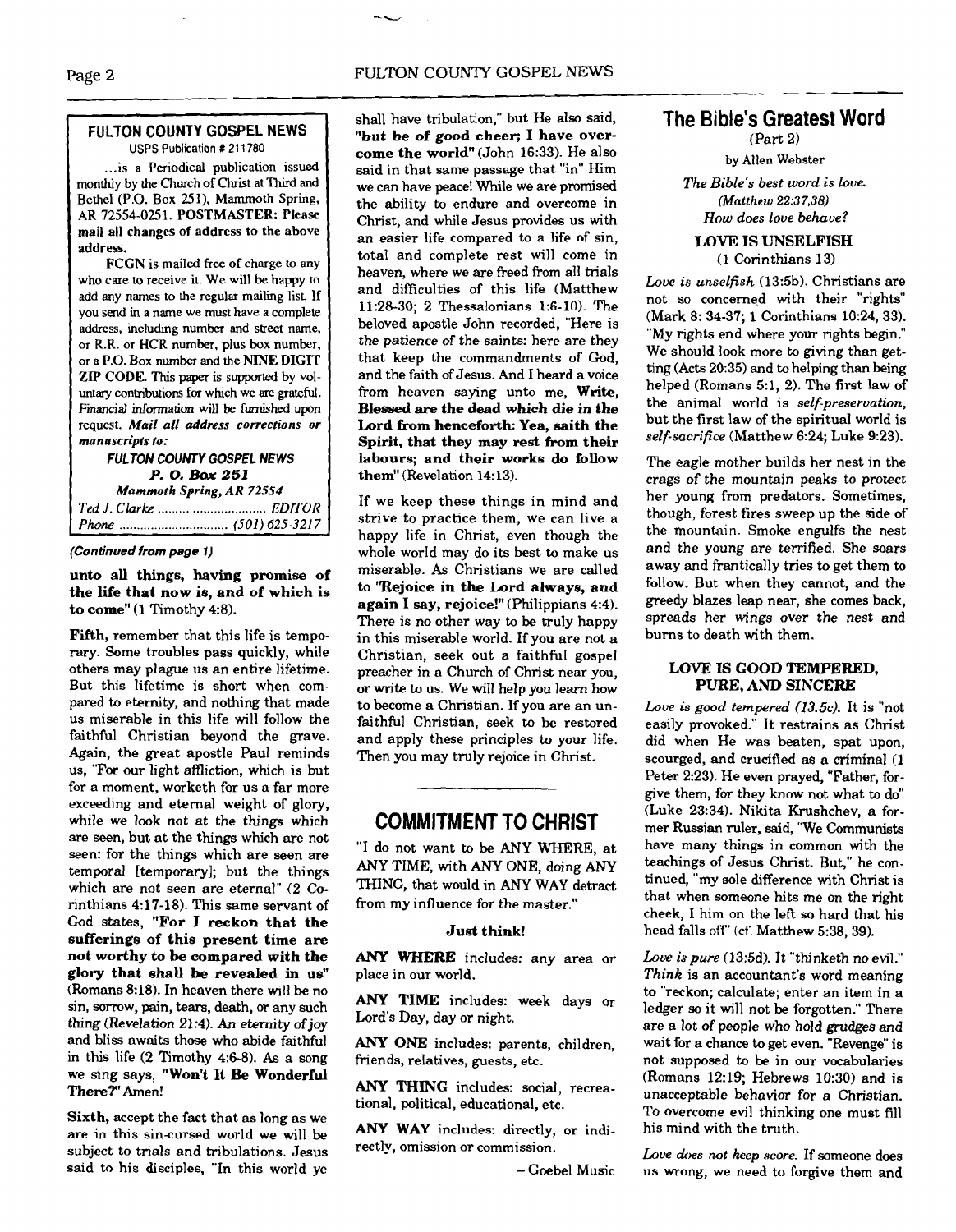try to forget it (cf. Hebrews 8:12; Psalms 51:1, 2; 103:12; Micah 7:18). We try to get them to repent. The New Testament word for forgiveness means "letting go; forgetting, **as** though it never happened; loosing from a debt" (Mark 11:25, 26; 1 Corinthians 14:20; Ephesians 4:32; Colossians 3:13). Consider this beautiful definition: "Forgiveness is the fragrance a flower gives the foot that crushes it."

Sometimes we are not forgiving because we do not try to put ourselves in the place of the other person. A man once sat down in a shoe-shine boy's chair on a large city street. It took the boy a long time to finish the first shoe, and even longer the second. Then the man looked and the shoes were smeared with polish and looked worse than when he sat down. He lashed out at the boy with angry words. The boy stared at the ground and finally looked up with tears running down his face. "I'm sorry, sir. I guess my mind was not on my work, for, you see, my mother died yesterday and I'm trying to get enough money **to** buy some flowers for her funeral." If the man had only known!

*Love is sincere* (13:6a). It "rejoiceth not in iniquity, but rejoiceth in the truth." *Rejoice* means "to be glad."

When we hear about the sins of others, does it make us sad or glad? Do we enjoy hearing the latest gossip? Our answer will show whether we love God or the world. Love has no pleasure in sinners or sin (Romans 1:32; 2 Thessalonians 2:12).

## **LOVE IS STRONG AND TRUSTWORTHY**

*Loue* **is** *strong* (13:7a). *Beareth* means "to cover or provide a roof." It covers a multitude of sins (1 Peter 4:8) by trying to hide the fault of others. A Christian tries to get them to repent of sins and thus get them covered in God's sight. We sometimes sing a song called,"Blest Be The Tie That Binds." A part of it says: "When each can feel his brother's sigh, And with him *bear a part;* When sorrow flows from eye to eye, and joy from heart to heart."

This means that we should "bear one another's burdens" (Galatians 6:2). Someone once met a lad going to school before the days when transportation was provided. He was carrying a smaller, crippled boy on his back. The stranger said to the older boy, "Do you carry him to school every day?" "Yes," he said with a smile. "That's a heavy burden for you to carry."

The boy looked surprised and then answered, "He's not heavy, he's my brother." Love turns burdens into blessings.

*Love is trustworthy* (13:7b). It "believeth all things," that is, love is not suspicious of others. It wants to believe the best and refuses to be a "rumor-monger." We need **to** be the kind of people who can be trusted with the deepest secrets of our friends without them having to fear that we will embarrass them.

# **LOVE IS OPTIMISTIC AND DURABLE**

*Loue is optimistic* (13:7c). It "hopeth all things," that is, it believes that all will turn out well. Christians are positive people. They know that God answers prayers and keeps promises Romans 8:28; James 1:17; 5:16). Love believes that sinners can change and be saved. In the parable of the Prodigal Son, the Father waited and watched for His wayward son to return (Luke 15). When we go astray, God has the same attitude toward us. He is right now waiting on some to change and be faithful Christians. Are you keeping God waiting?

*Love is durable* (13:7d-13). Love "endureth all things." Christians are soldiers in the Lord's army. A soldier's life is difficult. They have to "endure hardness"  $(2$  Timothy 2:3). Love stands after everything else has fallen. It has a spirit which never knows defeat and is not deterred by disappointment. Love does not allow afflictions to crush it (2 Corinthians 12:7-10).

Let's learn and live the Bible's best word.

P.O. Box 512 Jacksonville, **AL** 36265

# **"Because He Believed In His God"**

**by Tracy** Dugger

These words were spoken of Daniel after being delivered from the hungry den of lions. Our God is able to **carry** us through life's trials when we trust in Him with all our being. Daniel did this - he trusted in God and was delivered.

We live in a world where the righteous are often persecuted. Daniel is a prime example. Let us consider how inspiration describes his character and dedication. In Daniel 6:4: **'Then the presidents and princes sought to find occasion against Daniel concerning the kingdom; but they could find none** 

**occasion or fault; forasmuch as he was faithful, neither was there any error or fault found in him."** The jealousy of the Babylonian officials raged against Daniel. These prominent officials undoubtedly took a fine toothed comb to the character of Daniel but could find nothing in which to charge him. Why? **"Forasmuch as he was faithful, neither was there any error or fault found in him"** (6:4c). He was faithful in carrying out his duty not only in the religious realm but in the secular realm. In 6:22, we read, **"also before thee, 0 king, have I done no hurt."** Daniel was righteous, honest, true and of "excellent spirit." Friends, this was a good man. Yet, there were those who despised him and wanted his destruction! This has always been the case for our world. The innocent and righteous always are persecuted for their righteousness. Daniel is proof of such!

In response, did Daniel blame God, become pessimistic, or become unfaithful? No! Why not? *Because he believed in his God!* Daniel did not give up! He remained true to God throughout his entire life  $-$  a life that included much trial and anxiety.

In chapter 11:12, we find a little more that sheds light on Daniel's ability to endure trials. Inspiration says that he

**(Continued on page 4)** 

# **CONTRIBUTIONS**

≕∞೦೧೦೦∞≔

# **CHURCHES**

| Souder Church of Christ, Souder, MO  25.00   |  |
|----------------------------------------------|--|
| Moody Church of Christ, Moody, MO , 25.00    |  |
| Church of Christ, Bakersfield, MO  25.00     |  |
| Jeff Church of Christ, Thayer, MO  25.00     |  |
| Dellhalf Church of Christ, Myrtle, MO  25.00 |  |
| Church of Christ, Viola, AR  15.00           |  |
|                                              |  |
| Mammoth Spring, AR                           |  |
| Church of Christ, Elizabeth, AR  25.00       |  |
| Church of Christ, Clarkridge, AR  75.00      |  |
| Church of Christ, Thayer, MO  200.00         |  |
| Church of Christ, Garfield, AR  35.00        |  |
| Church of Christ, West Plains, MO  25.00     |  |
|                                              |  |

## INDIVIDUALS

| Anonymous, Mammoth Spring, AR \$200.00   |  |
|------------------------------------------|--|
| Anonymous, Mammoth Spring, AR200.00      |  |
| Anonymous, Mountain Home, AR  20.00      |  |
| Anonymous, Lauderdale, MS  10.00         |  |
| Mrs. Hazel Stokes, West Plains, MO 10.00 |  |
| Linda Huett, Henderson, AR 5.00          |  |
| Jim Groves, West Plains, MO 25.00        |  |
| Betty McCormick, Thayer, MO 25.00        |  |
| E.M. Guyer, New Sharon, IA  2.00         |  |
| Gary Boling, Sr., Port Clinton, OH6.00   |  |
|                                          |  |
| Clauzelle Reynolds, Camden, AR  10.00    |  |